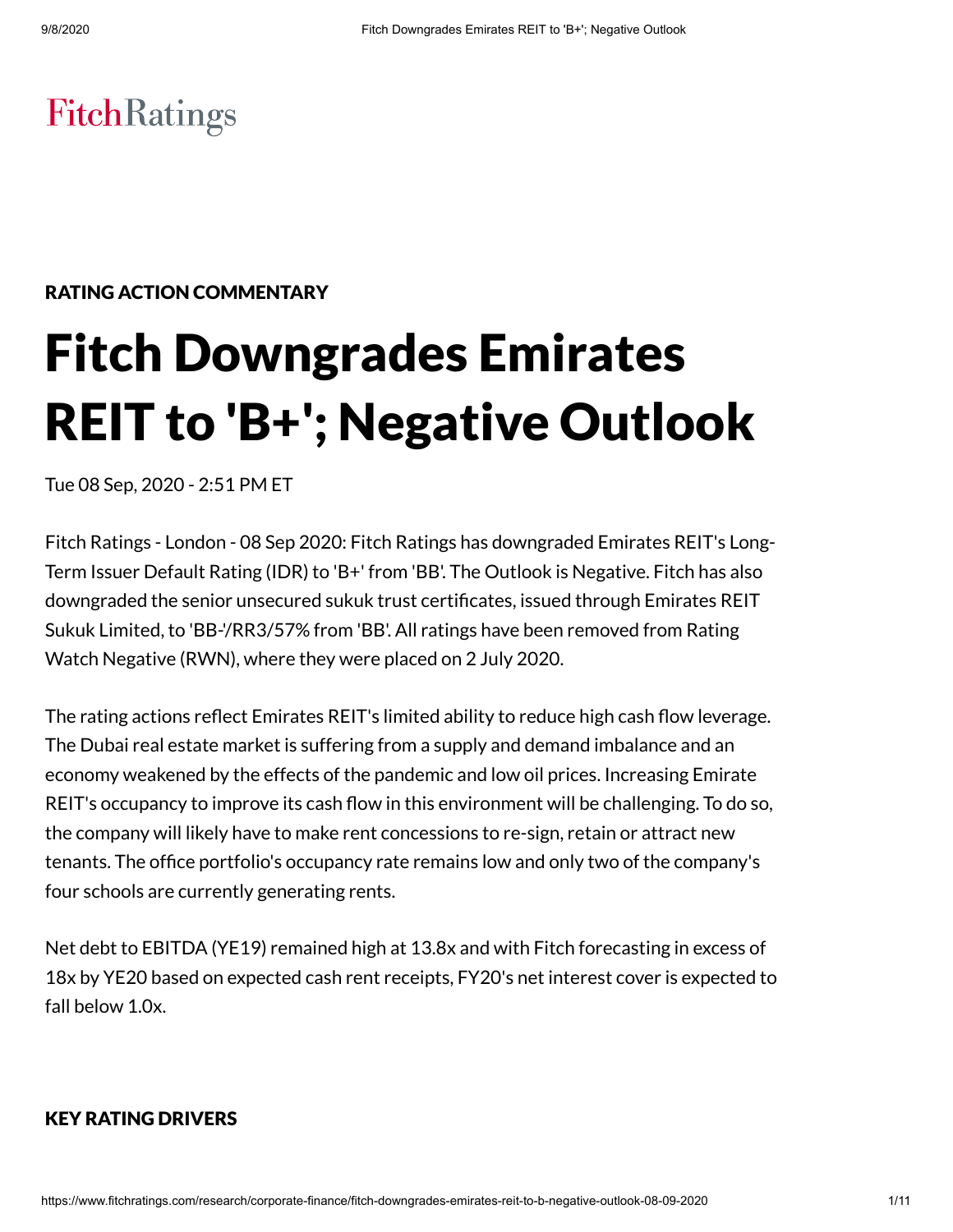Weak Real Estate Market: An oversupply of office space in Dubai has been pushing down average rental rates for several years and the effects of COVID-19 as well as low oil prices have stressed the economy and real estate market further. The economy may contract in 2020, which could force many businesses, especially SMEs, to cut costs, consolidate space, or possibly close. In addition, if many expatriate residents - representing 90% of the Dubai population - cannot find work, they may return to their home countries, further weakening the consumer base.

Rental Income Stressed: Most of Emirate REIT's office tenants remained open during the lockdown and continued to pay rent, although the retail portfolio, which generates around 10% of rental income, was largely closed. In 1H20, the company re-signed large office leases with key tenants, but the group's average rent per square metre fell about 4.2% yoy. To alleviate pressure on some tenants, the company extended some leases early, lengthening maturities, and provided rent-free concessions. Given the stress in the economy and local real estate market affecting the ability to increase rental income, reducing existing high leverage will be challenging during 2021.

Education Sector Weakness: Private education in Dubai has overcapacity and a limited ability to increase revenues since the authorities froze school fees in 2018. There are also indications that expatriates are leaving Dubai, reducing the student base. Jebel Ali School, which generates about 11% of the company's rent, ceased paying rent in 2019, but remains operational.

The company has provisioned for lost rent and begun litigation. Efforts continue to sign a tenant for the School in DIP, which is vacant following a 2018 operator payment default. The company's other schools, GEMS and Lycée Français Jean Mermoz, continue to pay their full rents.

Occupancy Remains Low: Occupancy marginally declined to 73% from 75% in 2018 at YE19, which is the lowest among rated EMEA real estate companies. The occupancy rates of a number of properties, including the company's largest assets, the 80-storey Index Tower (occupancy 50%), have been affected by external infrastructure projects or asset reconfigurement. While most of these works have or will shortly be completed, the weak market and economy will complicate signing new tenants and will likely require rent concessions, further weakening cash flows.

High Leverage Forecast to Persist: EBITDA grew only 2.5% in 2019, weakened by nearly USD7 million of expected tenant-related credit losses. This increased net debt/EBITDA to 13.8x in 2019 (2018: 13.1x). In the current stressed environment, Fitch forecasts leverage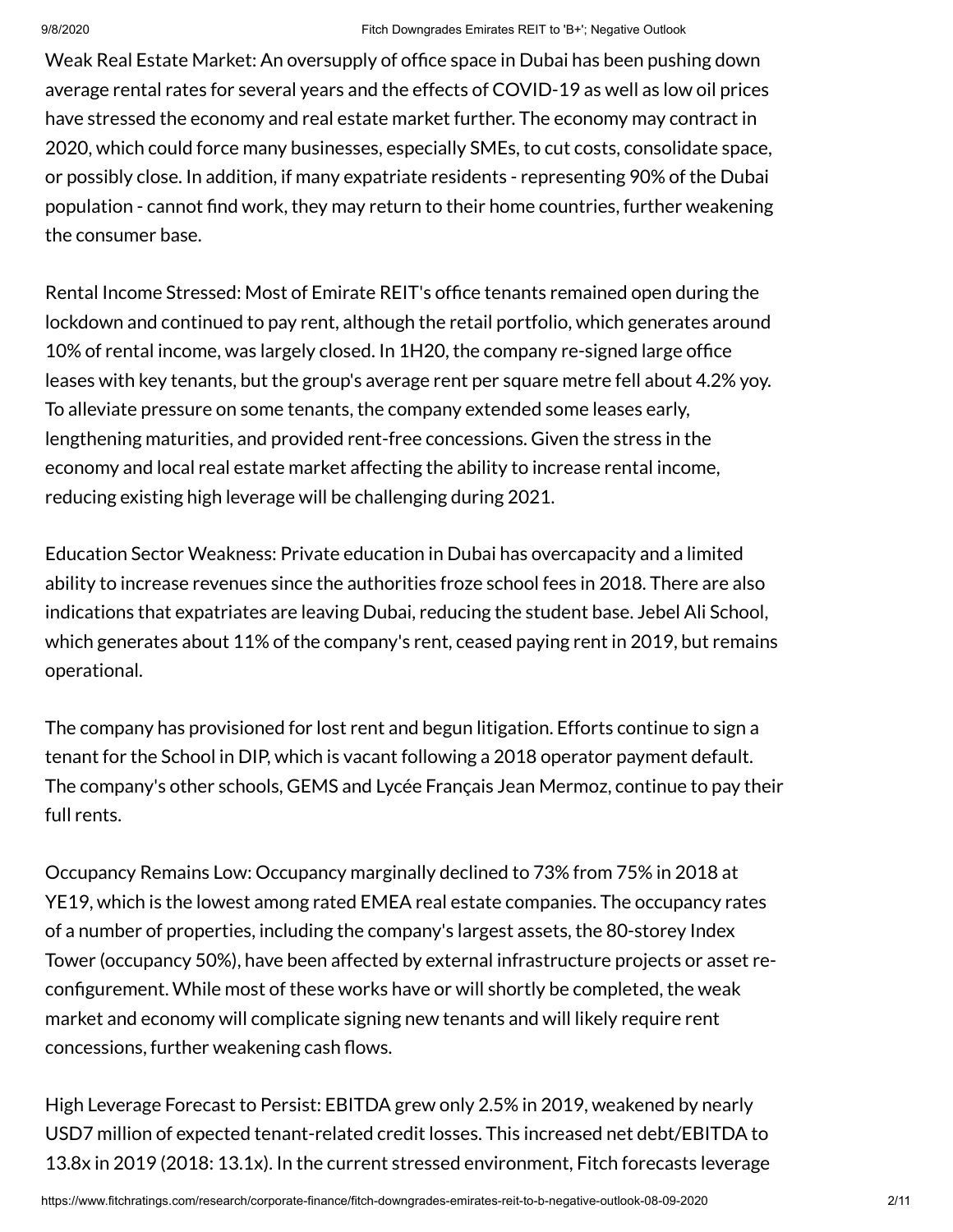to exceed 18.0x by YE20, well outside Fitch's previous negative rating sensitivity of 12.0x. Materially reducing this high leverage will be arduous, given the economic and market uncertainties.

YE19 interest coverage also is tight at 1.2x. We forecast it will fall below 1.0x by YE20, before increasing above 1.2x in 2021. Emirates REIT has taken measures to preserve cash flows, such as suspending 2020's cash dividends and committed capex is only about 2% of the investment portfolio. REIT manager fees, which at 1.5% of gross asset value appear in line with peers, are based on independent third-party value of properties by CBRE and Atesco, so they remain high relative to lower cash rents received.

Looming Refinancing Risk: The company issued a five-year USD400 million sukuk in December 2017. While its repayment is still more than two years away, the weak economy and real estate market, which may persist, heighten refinancing risk. Compounding this, management is dealing with a number of issues, including potentially de-listing from Nasdaq Dubai, appointing Houlihan Lokey to advise on the strategic options for the company, an ongoing DFSA investigation and the Jebel Ali litigation.

Emirates REIT has an ESG Relevance Score of '4' for governance structure reflecting concerns on the management structure as management fees, which are based on the REIT's asset values, irrespective of lower cash rents received, which together with rent nonrecoverables, create a financial burden and an EBITDA margin that is lower than peers. In addition, the company is experiencing several shareholder issues as detailed above. Our concerns about governance have a moderate influence on the company's rating.

#### DERIVATION SUMMARY

Emirates REIT's occupancy, size and EBITDA margins are lower than other rated EMEA peers, which are reflected in the company's non-investment grade rating. The company's high cash flow leverage of 13.8x at end-2019 is also among the highest in EMEA real estate. Turkish retail real estate company Ronesans Gayrimenkul Yatirim A.S. (RGY; B+/RWN) had net debt/EBITDA of 11.3x at end-2019, but has significant foreign currency exposure as debt is denominated in US dollars or euros, while rents are in Turkish lira, which is highly volatile.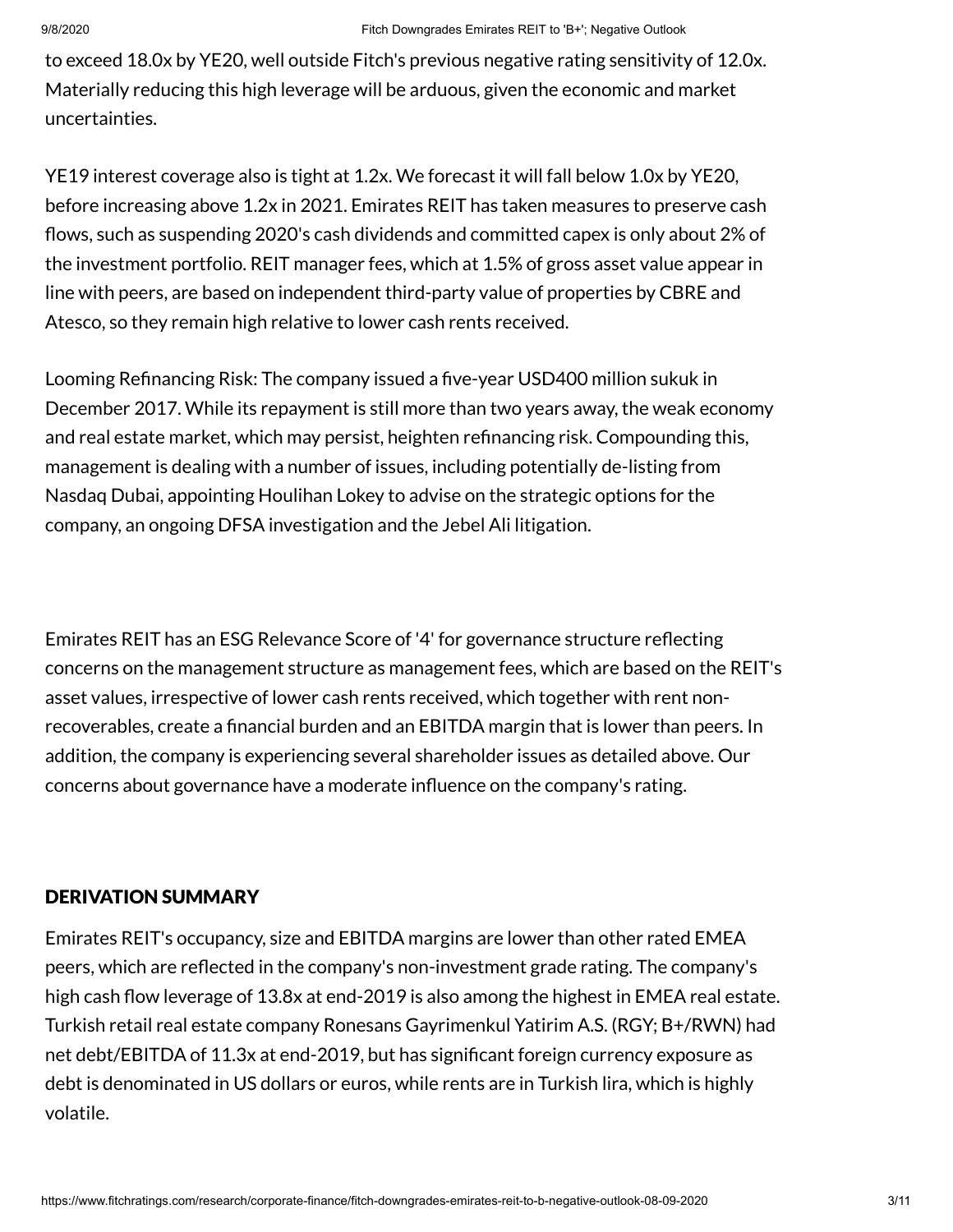With 11 assets all in Dubai, Emirates REIT also has geographic concentration. Arabian Centres Company (ACC; BB+/Stable), a retail real estate company based in Saudi Arabia, operates only within its home country, but with 25 assets spread across multiple cities, its geographic concentration is lower. ACC also has net debt/EBITDA of 5.0x (YE2019) and occupancy above 90%. However, ACC operates in the less mature and unpredictable Saudi retail market.

The effects of the pandemic have been more substantial on retail real estate companies such as RGY and ACC, as their shopping centres were closed during government-imposed lockdowns, during which the companies collected no rent. Nearly all of Emirates REIT's office and school tenants (apart from the School at DIP and Jebel Ali) continued to pay rent during the lockdown with only the retail tenants (about 10% of rent) temporarily stopping rental payments.

#### KEY ASSUMPTIONS

A lower rate of occupancy growth across portfolio compared with management's expectations.

The Jebel Ali School resuming payments in 2021.

The School at DIP starting operations in 2021 with a slow ramp up of operations.

No cash dividends distribution assumed for 2020, but partially resuming thereafter

No acquisitions within our forecast period.

#### RECOVERY ASSUMPTIONS

In a distressed scenario, Fitch believes Emirates REIT would likely be liquidated given that the value of the business lies in the company's investment property portfolio and would likely provide the largest return to investors.

We have excluded all secured debt, as well as any mortgaged assets.

We have applied a 45% discount to reflect a potential decline in the property values.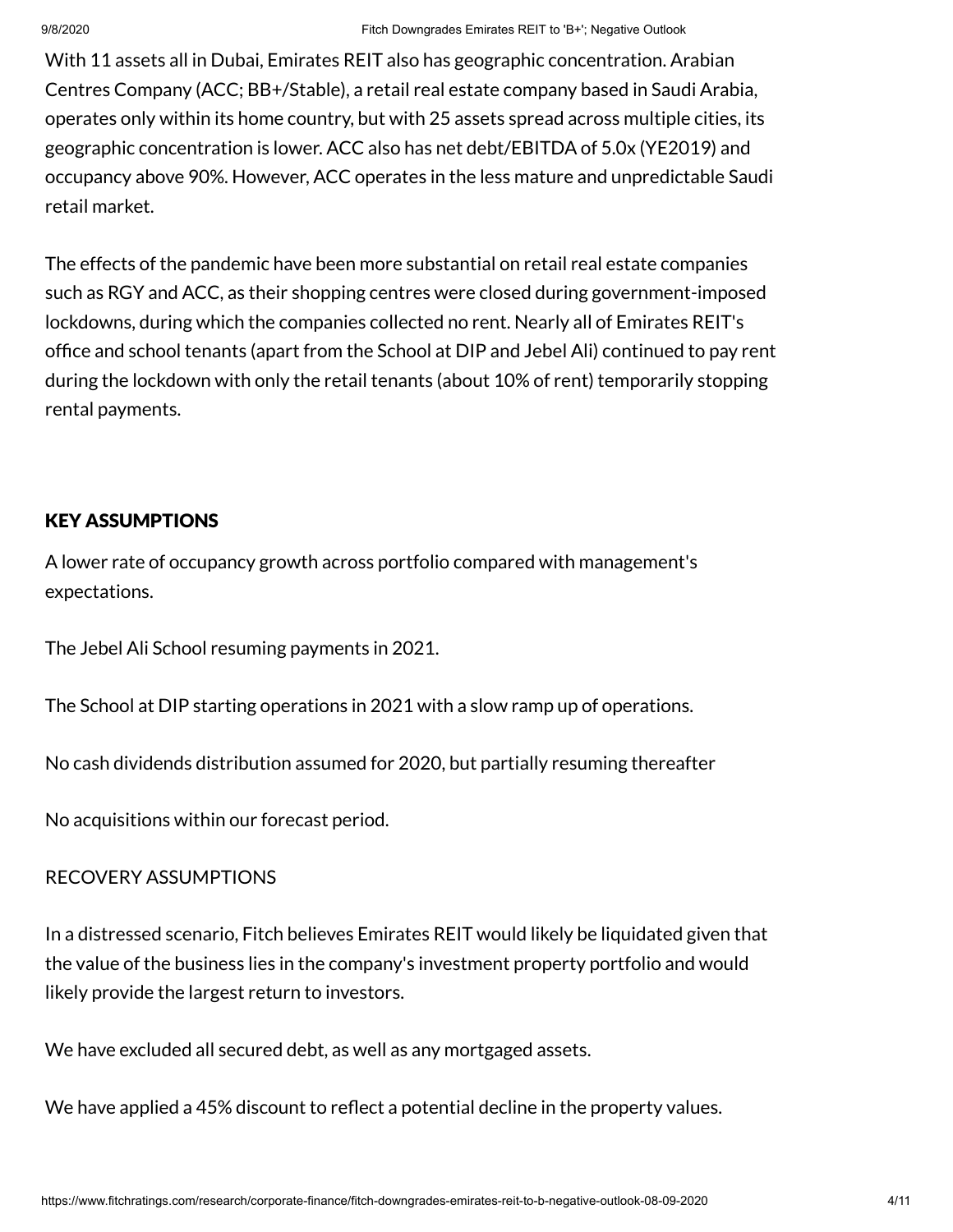After deducting 10% for administrative claims, our analysis generates a recovery in the 'RR3' band for the USD400 million senior unsecured sukuk, reflecting a senior unsecured debt rating of 'BB-'. The waterfall analysis output percentage is 57%.

#### RATING SENSITIVITIES

Factors that could, individually or collectively, lead to positive rating action/upgrade:

Total occupancy rates consistently exceeding 85%.

Net debt/EBITDA ratio consistently below 10.0x.

EBITDA interest coverage ratio above than 1.25x.

Factors that could, individually or collectively, lead to negative rating action/downgrade:

Further deterioration of occupancy rates.

An inability to reduce net debt/EBITDA.

EBITDA interest coverage ratio of less than 1.10x for a sustained period.

A lack of resolution on Jebel Ali School paying rent in 2021.

Within 24 months, lack of visibility on December 2022 refinancing risk.

#### BEST/WORST CASE RATING SCENARIO

International scale credit ratings of Non-Financial Corporate issuers have a best-case rating upgrade scenario (defined as the 99th percentile of rating transitions, measured in a positive direction) of three notches over a three-year rating horizon; and a worst-case rating downgrade scenario (defined as the 99th percentile of rating transitions, measured in a negative direction) of four notches over three years. The complete span of best- and worst-case scenario credit ratings for all rating categories ranges from 'AAA' to 'D'. Bestand worst-case scenario credit ratings are based on historical performance. For more information about the methodology used to determine sector-specific best- and worst-case scenario credit ratings, visit [https://www.fitchratings.com/site/re/10111579.](https://www.fitchratings.com/site/re/10111579)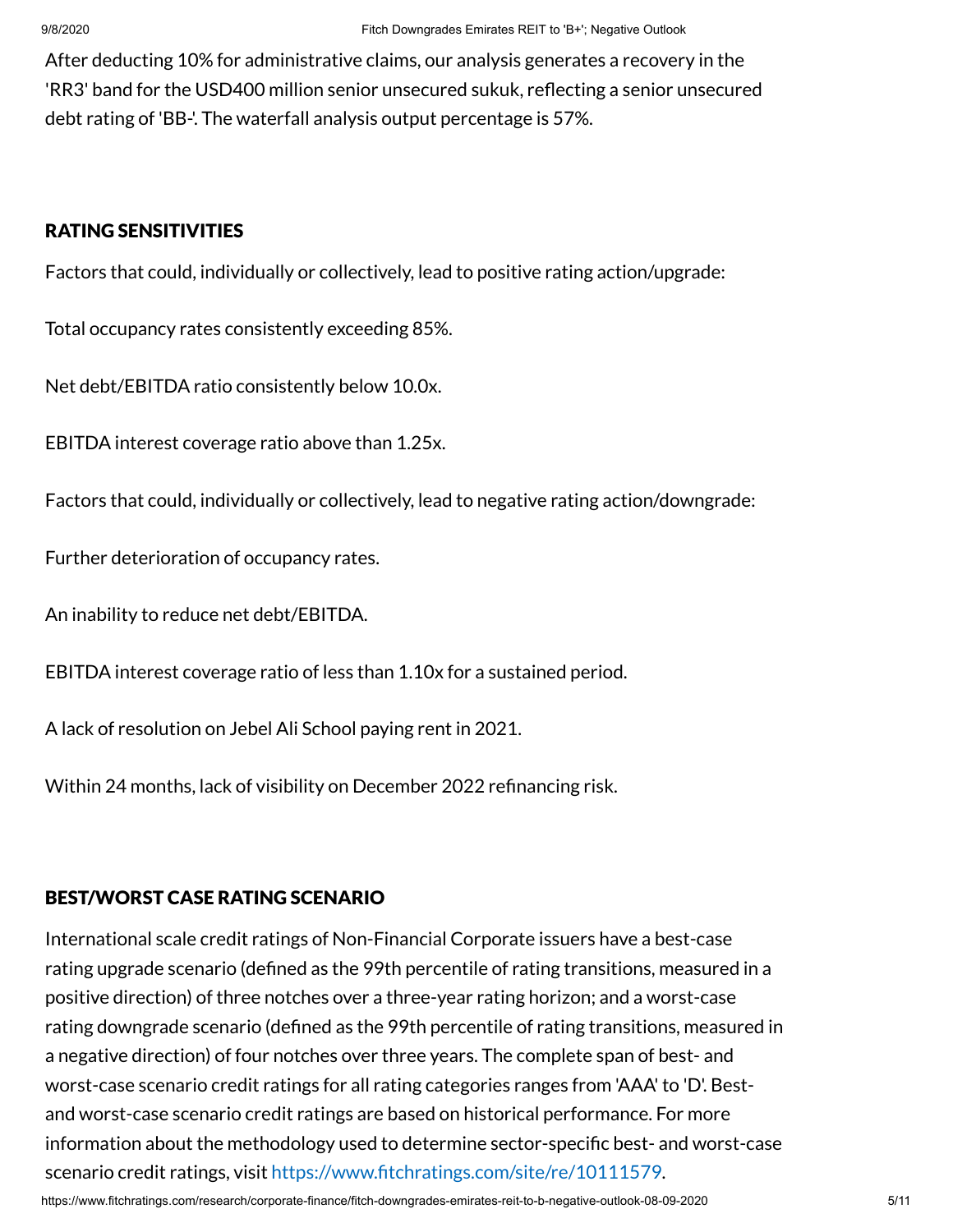#### LIQUIDITY AND DEBT STRUCTURE

In 2018, Emirates REIT borrowed USD121.7 million to fund acquisitions through two secured Islamic bank facilities. At YE19, 10% of the debt was still undrawn. The facilities are mortgaged against USD289.3 million of investment properties, which has reduced the company's unencumbered asset ratio to 1.56x. The loans, which have a weighted average cost of 5.75%, have maturities of seven and eight years and amortise in equal instalments. The company's other debt is a USD400 million, 5.125% Sukuk maturing in 2022.

Available cash end-2019 was USD48 million, which combined with the remaining USD11 million from the Islamic credit facilities, is sufficient to cover short-term debt of USD13 million and Fitch forecast of negative free cash flow of USD18.8 million for 2020.

# REFERENCES FOR SUBSTANTIALLY MATERIAL SOURCE CITED AS KEY DRIVER OF RATING

The principal sources of information used in the analysis are described in the Applicable Criteria.

#### ESG CONSIDERATIONS

Emirates REIT: Management Strategy: 4, Group Structure: 3 Governance Structure: 3, Financial Transparency: 4

Except for the matters discussed above, the highest level of ESG credit relevance, if present, is a score of 3 - ESG issues are credit neutral or have only a minimal credit impact on the entity(ies), either due to their nature or the way in which they are being managed by the entity(ies). For more information on Fitch's ESG Relevance Scores, visit [www.fitchratings.com/esg.](http://www.fitchratings.com/esg)

#### RATING ACTIONS

ENTITY/DEBT RATING RECOVERY PRIOR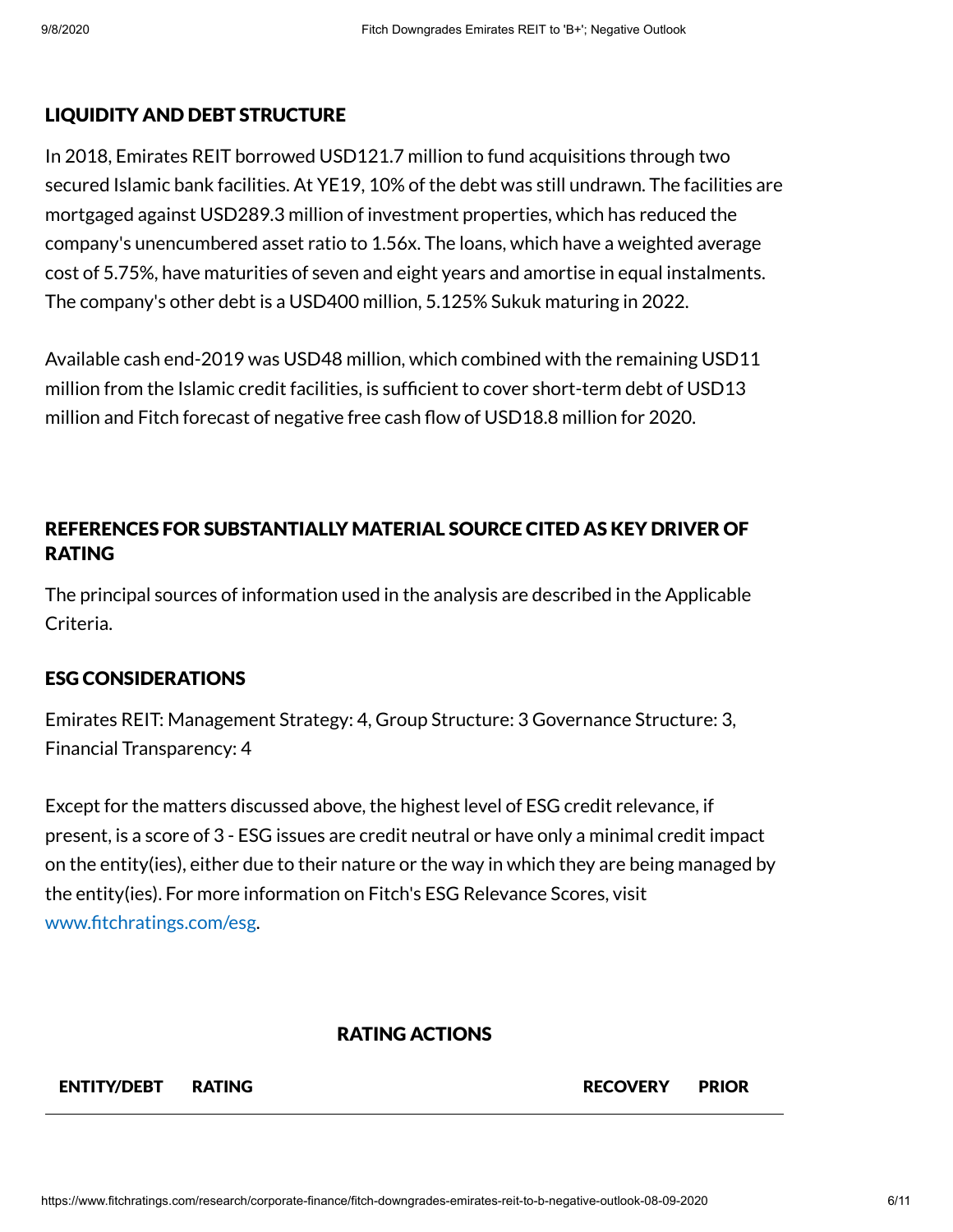| <b>ENTITY/DEBT</b>            | <b>RATING</b>    |                                 |           | <b>RECOVERY</b> | <b>PRIOR</b>                          |
|-------------------------------|------------------|---------------------------------|-----------|-----------------|---------------------------------------|
| <b>Emirates REIT</b>          | LT<br><b>IDR</b> | B+ Rating Outlook Negative      | Downgrade |                 | <b>BB</b> Rating<br>Watch<br>Negative |
| <b>Emirates REIT</b><br>Sukuk |                  |                                 |           |                 |                                       |
| senior<br>unsecured           | LT               | <b>BB-Rating Watch Negative</b> | Downgrade | RR <sub>3</sub> | <b>BB</b> Rating<br>Watch<br>Negative |

#### VIEW ADDITIONAL RATING DETAILS

#### FITCH RATINGS ANALYSTS

#### **Bram Cartmell**

Senior Director Primary Rating Analyst +44 20 3530 1874 Fitch Ratings Ltd 30 North Colonnade, Canary Wharf London E14 5GN

#### **Shrouk Diab**

Associate Director Secondary Rating Analyst +971 4 424 1250

#### **John Hatton**

Managing Director Committee Chairperson +44 20 3530 1061

#### MEDIA CONTACTS

**Adrian Simpson** London +44 20 3530 1010 adrian.simpson@thefitchgroup.com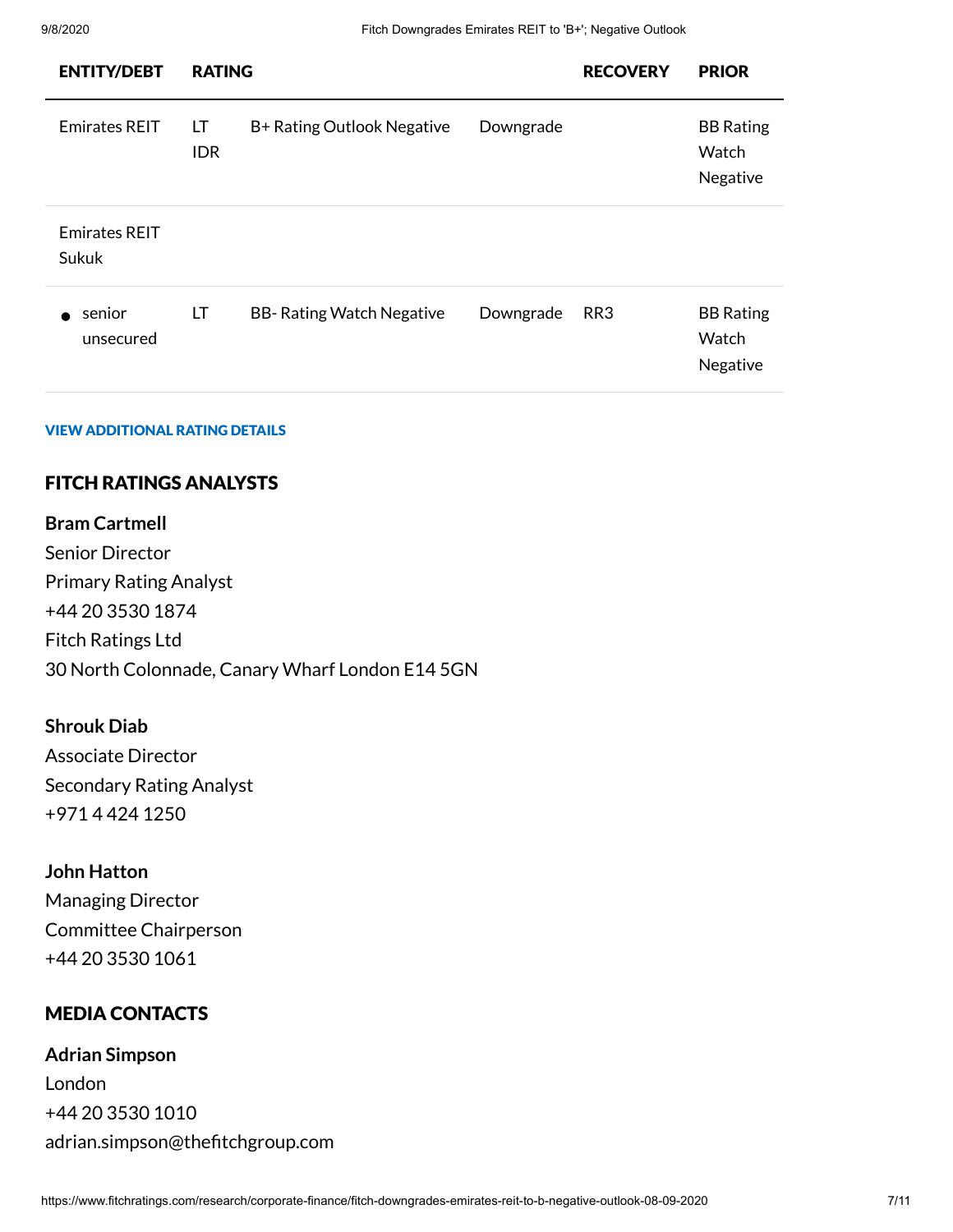Additional information is available on www.fitchratings.com

# APPLICABLE CRITERIA

Sukuk Rating [Criteria](https://www.fitchratings.com/research/islamic-finance/sukuk-rating-criteria-22-07-2019) (pub. 22 Jul 2019) Corporates Notching and Recovery [Ratings Criteria](https://www.fitchratings.com/research/corporate-finance/corporates-notching-recovery-ratings-criteria-14-10-2019) (pub. 14 Oct 2019) (including rating assumption sensitivity) [Country-Specific Treatment](https://www.fitchratings.com/research/corporate-finance/country-specific-treatment-of-recovery-ratings-rating-criteria-27-02-2020) of Recovery Ratings Rating Criteria (pub. 27 Feb 2020) Corporate Rating Criteria (pub. 01 May 2020) (including rating [assumption](https://www.fitchratings.com/research/corporate-finance/corporate-rating-criteria-01-05-2020) sensitivity) Sector Navigators - [Addendum](https://www.fitchratings.com/research/corporate-finance/sector-navigators-addendum-to-corporate-rating-criteria-26-06-2020) to the Corporate Rating Criteria (pub. 26 Jun 2020)

# APPLICABLE MODELS

Numbers in parentheses accompanying applicable model(s) contain hyperlinks to criteria providing description of model(s).

Corporate Monitoring & Forecasting Model (COMFORT Model), v7.9.0 ([1\)](https://www.fitchratings.com/site/re/973270)

#### ADDITIONAL DISCLOSURES

[Dodd-Frank](https://www.fitchratings.com/research/corporate-finance/fitch-downgrades-emirates-reit-to-b-negative-outlook-08-09-2020/dodd-frank-disclosure) Rating Information Disclosure Form [Solicitation](#page-10-0) Status [Endorsement](#page-10-1) Policy

# ENDORSEMENT STATUS

Emirates REIT EU Issued Emirates REIT Sukuk **EU Issued** 

# **DISCLAIMER**

ALL FITCH CREDIT RATINGS ARE SUBJECT TO CERTAIN LIMITATIONS AND DISCLAIMERS. PLEASE READ THESE LIMITATIONS AND DISCLAIMERS BY FOLLOWING THIS LINK: [HTTPS://WWW.FITCHRATINGS.COM/UNDERSTANDINGCREDITRATINGS](https://www.fitchratings.com/UNDERSTANDINGCREDITRATINGS). IN ADDITION, THE FOLLOWING [HTTPS://WWW.FITCHRATINGS.COM/RATING-](https://www.fitchratings.com/rating-definitions-document)DEFINITIONS-DOCUMENT DETAILS FITCH'S RATING DEFINITIONS FOR EACH RATING SCALE AND RATING CATEGORIES, INCLUDING DEFINITIONS RELATING TO DEFAULT. PUBLISHED RATINGS, CRITERIA, AND METHODOLOGIES ARE AVAILABLE FROM THIS SITE AT ALL TIMES. FITCH'S CODE OF CONDUCT, CONFIDENTIALITY, CONFLICTS OF INTEREST, AFFILIATE FIREWALL, COMPLIANCE, AND OTHER RELEVANT POLICIES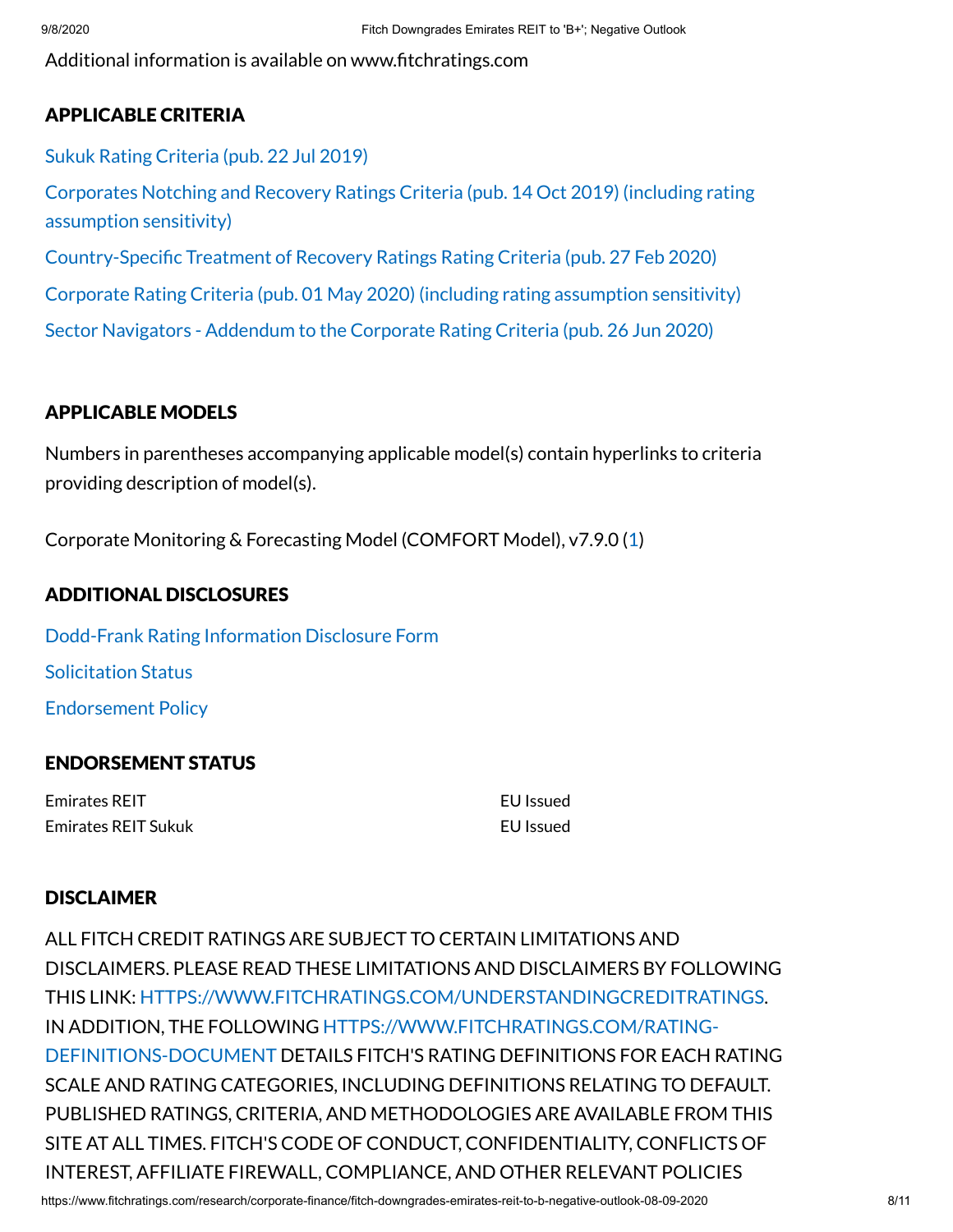AND PROCEDURES ARE ALSO AVAILABLE FROM THE CODE OF CONDUCT SECTION OF THIS SITE. DIRECTORS AND SHAREHOLDERS RELEVANT INTERESTS ARE AVAILABLE AT [HTTPS://WWW.FITCHRATINGS.COM/SITE/REGULATORY](https://www.fitchratings.com/site/regulatory). FITCH MAY HAVE PROVIDED ANOTHER PERMISSIBLE SERVICE TO THE RATED ENTITY OR ITS RELATED THIRD PARTIES. DETAILS OF THIS SERVICE FOR RATINGS FOR WHICH THE LEAD ANALYST IS BASED IN AN EU-REGISTERED ENTITY CAN BE FOUND ON THE ENTITY SUMMARY PAGE FOR THIS ISSUER ON THE FITCH RATINGS WEBSITE.

#### READ LESS

#### COPYRIGHT

Copyright © 2020 by Fitch Ratings, Inc., Fitch Ratings Ltd. and its subsidiaries. 33 Whitehall Street, NY, NY 10004. Telephone: 1-800-753-4824, (212) 908-0500. Fax: (212) 480-4435. Reproduction or retransmission in whole or in part is prohibited except by permission. All rights reserved. In issuing and maintaining its ratings and in making other reports (including forecast information), Fitch relies on factual information it receives from issuers and underwriters and from other sources Fitch believes to be credible. Fitch conducts a reasonable investigation of the factual information relied upon by it in accordance with its ratings methodology, and obtains reasonable verification of that information from independent sources, to the extent such sources are available for a given security or in a given jurisdiction. The manner of Fitch's factual investigation and the scope of the thirdparty verification it obtains will vary depending on the nature of the rated security and its issuer, the requirements and practices in the jurisdiction in which the rated security is offered and sold and/or the issuer is located, the availability and nature of relevant public information, access to the management of the issuer and its advisers, the availability of preexisting third-party verifications such as audit reports, agreed-upon procedures letters, appraisals, actuarial reports, engineering reports, legal opinions and other reports provided by third parties, the availability of independent and competent third- party verification sources with respect to the particular security or in the particular jurisdiction of the issuer, and a variety of other factors. Users of Fitch's ratings and reports should understand that neither an enhanced factual investigation nor any third-party verification can ensure that all of the information Fitch relies on in connection with a rating or a report will be accurate and complete. Ultimately, the issuer and its advisers are responsible for the accuracy of the information they provide to Fitch and to the market in offering documents and other reports. In issuing its ratings and its reports, Fitch must rely on the work of experts, including independent auditors with respect to financial statements and attorneys with respect to legal and tax matters. Further, ratings and forecasts of financial and other information are inherently forward-looking and embody assumptions and predictions about future events that by their nature cannot be verified as facts. As a result, despite any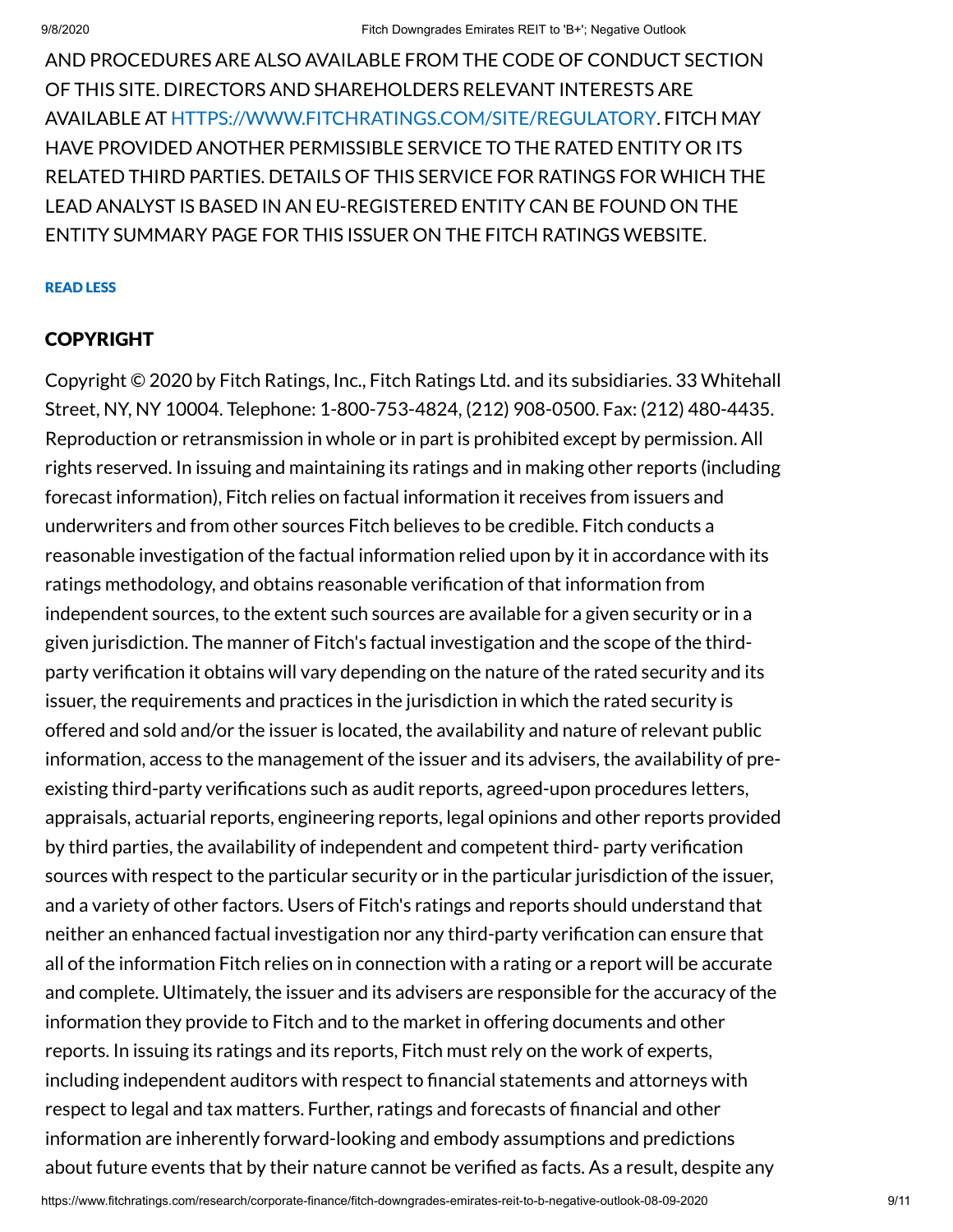verification of current facts, ratings and forecasts can be affected by future events or conditions that were not anticipated at the time a rating or forecast was issued or affirmed. The information in this report is provided "as is" without any representation or warranty of any kind, and Fitch does not represent or warrant that the report or any of its contents will meet any of the requirements of a recipient of the report. A Fitch rating is an opinion as to the creditworthiness of a security. This opinion and reports made by Fitch are based on established criteria and methodologies that Fitch is continuously evaluating and updating. Therefore, ratings and reports are the collective work product of Fitch and no individual, or group of individuals, is solely responsible for a rating or a report. The rating does not address the risk of loss due to risks other than credit risk, unless such risk is specifically mentioned. Fitch is not engaged in the offer or sale of any security. All Fitch reports have shared authorship. Individuals identified in a Fitch report were involved in, but are not solely responsible for, the opinions stated therein. The individuals are named for contact purposes only. A report providing a Fitch rating is neither a prospectus nor a substitute for the information assembled, verified and presented to investors by the issuer and its agents in connection with the sale of the securities. Ratings may be changed or withdrawn at any time for any reason in the sole discretion of Fitch. Fitch does not provide investment advice of any sort. Ratings are not a recommendation to buy, sell, or hold any security. Ratings do not comment on the adequacy of market price, the suitability of any security for a particular investor, or the tax-exempt nature or taxability of payments made in respect to any security. Fitch receives fees from issuers, insurers, guarantors, other obligors, and underwriters for rating securities. Such fees generally vary from US\$1,000 to US\$750,000 (or the applicable currency equivalent) per issue. In certain cases, Fitch will rate all or a number of issues issued by a particular issuer, or insured or guaranteed by a particular insurer or guarantor, for a single annual fee. Such fees are expected to vary from US\$10,000 to US\$1,500,000 (or the applicable currency equivalent). The assignment, publication, or dissemination of a rating by Fitch shall not constitute a consent by Fitch to use its name as an expert in connection with any registration statement filed under the United States securities laws, the Financial Services and Markets Act of 2000 of the United Kingdom, or the securities laws of any particular jurisdiction. Due to the relative efficiency of electronic publishing and distribution, Fitch research may be available to electronic subscribers up to three days earlier than to print subscribers.

For Australia, New Zealand, Taiwan and South Korea only: Fitch Australia Pty Ltd holds an Australian financial services license (AFS license no. 337123) which authorizes it to provide credit ratings to wholesale clients only. Credit ratings information published by Fitch is not intended to be used by persons who are retail clients within the meaning of the Corporations Act 2001

Fitch Ratings, Inc. is registered with the U.S. Securities and Exchange Commission as a Nationally Recognized Statistical Rating Organization (the "NRSRO"). While certain of the